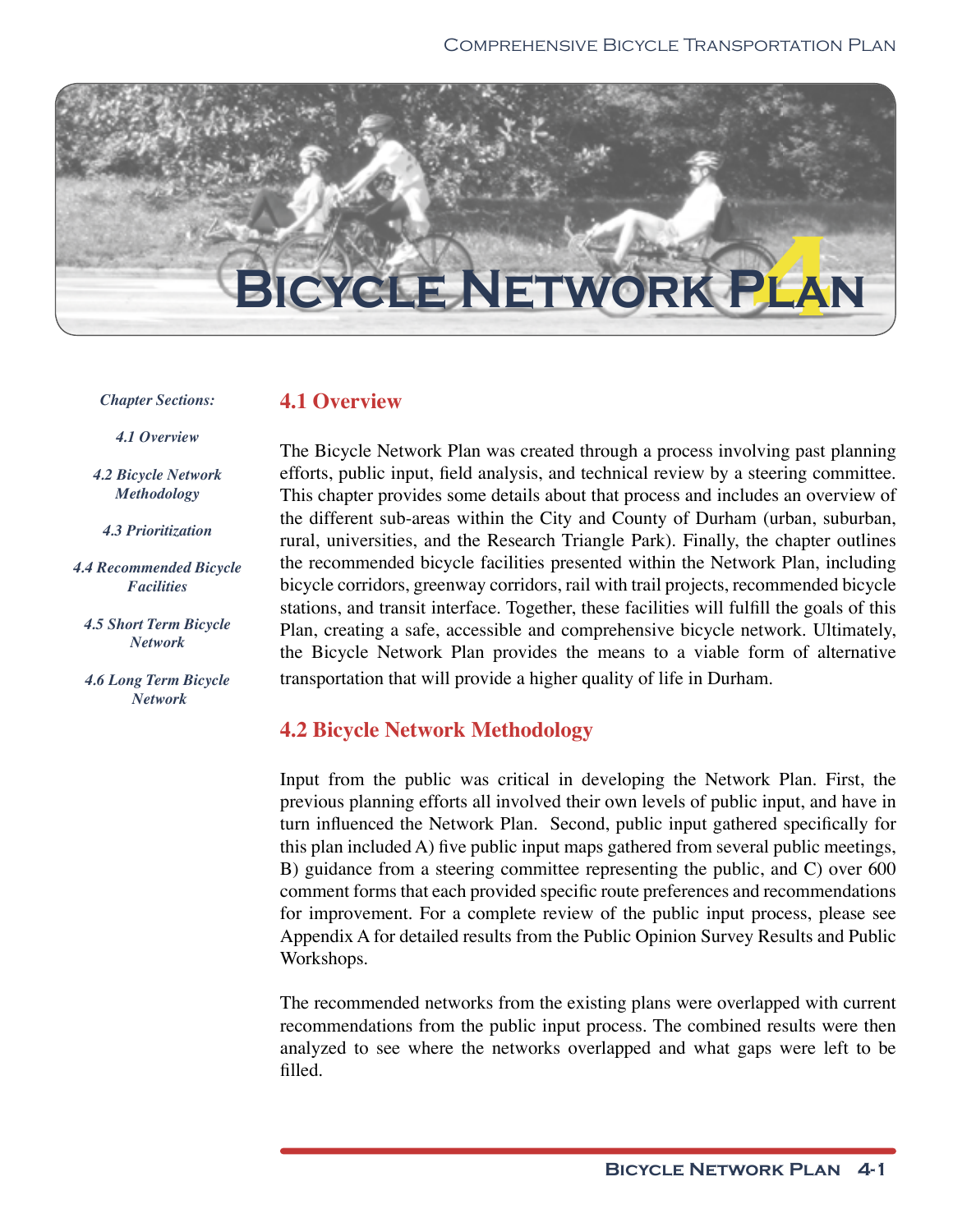Next, field analysis was used to evaluate the recommended Network and verify that recommended facility types were reasonable for each route segment. The field analysis was conducted by the project consultant team, which included regular bicycle commuters in Durham. The analysis consisted of both biking and driving the recommended routes, recording information about the preferred facility type, and, where necessary, measuring the road width for accuracy in making a facility recommendation. A complete Bicycle Level of Service (BLOS) study was originally recommended for this plan, but was not included due to insufficient funding. The field analysis, however, when combined with secondary data, such as GIS data, aerial photos, and existing studies, helped in making informed decisions regarding the facility types for each route. The total recommended Network breaks down as follows:

| Recommended On-Road Facilities            | $=$      | 622 miles |
|-------------------------------------------|----------|-----------|
| Recommended Greenways (2006 Bicycle Plan) | $=$      | 85 miles  |
| Recommended Greenways (2001 Trails Plan)  | $=$ $-$  | 145 miles |
| <b>Total Recommended Network</b>          | $\equiv$ | 852 miles |

The total recommended Network represents an ideal bicycle transportation system in Durham, and serves as a long-range, visionary element of this plan. Clearly, the total Network is unattainable in the near future. Hence, the recommendations were broken down into groups, and then analyzed and prioritized to promote the most efficient use of resources possible with the greatest positive results for bicycling in Durham.

First, the most feasible opportunities for facility improvements, such as 're-stripes' and signed shared roadways, were separated for short-term recommendations. Second, most of the paved shoulder recommendations, which serve far fewer residents in the rural areas, were separated as opportunity-based improvements. See Table B.2 in Appendix B for a detailed breakdown. This leaves approximately 515 miles:

| <b>Total Recommended Network</b>                      |     | 852 miles     |
|-------------------------------------------------------|-----|---------------|
| Recommended Re-stripes/Signed Routes (Short term) $=$ |     | $(30)$ miles  |
| Recommended Shared Roads (Short term)                 | $=$ | $(30)$ miles  |
| Recommended Paved Shoulders (Opportunity-based) =     |     | $(277)$ miles |
| Remaining Recommended Network (Med/Long Term) =       |     | 515 miles     |

Out of the remaining 515 miles of recommendations, the most significant were selected for prioritization. These include the most highly recommended routes from the 2030 LRTP Regional Priority List, the CORE Plan, top priority public recommendations and selected routes from the 2001 Durham Trails and Greenway Master Plan. The MPO's recommendations were thoroughly analyzed using a review of traffic data, engineering guidelines, and field conditions to extract a new list of short-term recommendations. The Bicycle Plan Steering Committee advocated strongly for the inclusion of the CORE's recommendations. See Chapter 3 for a review of these and other relevant existing planning efforts.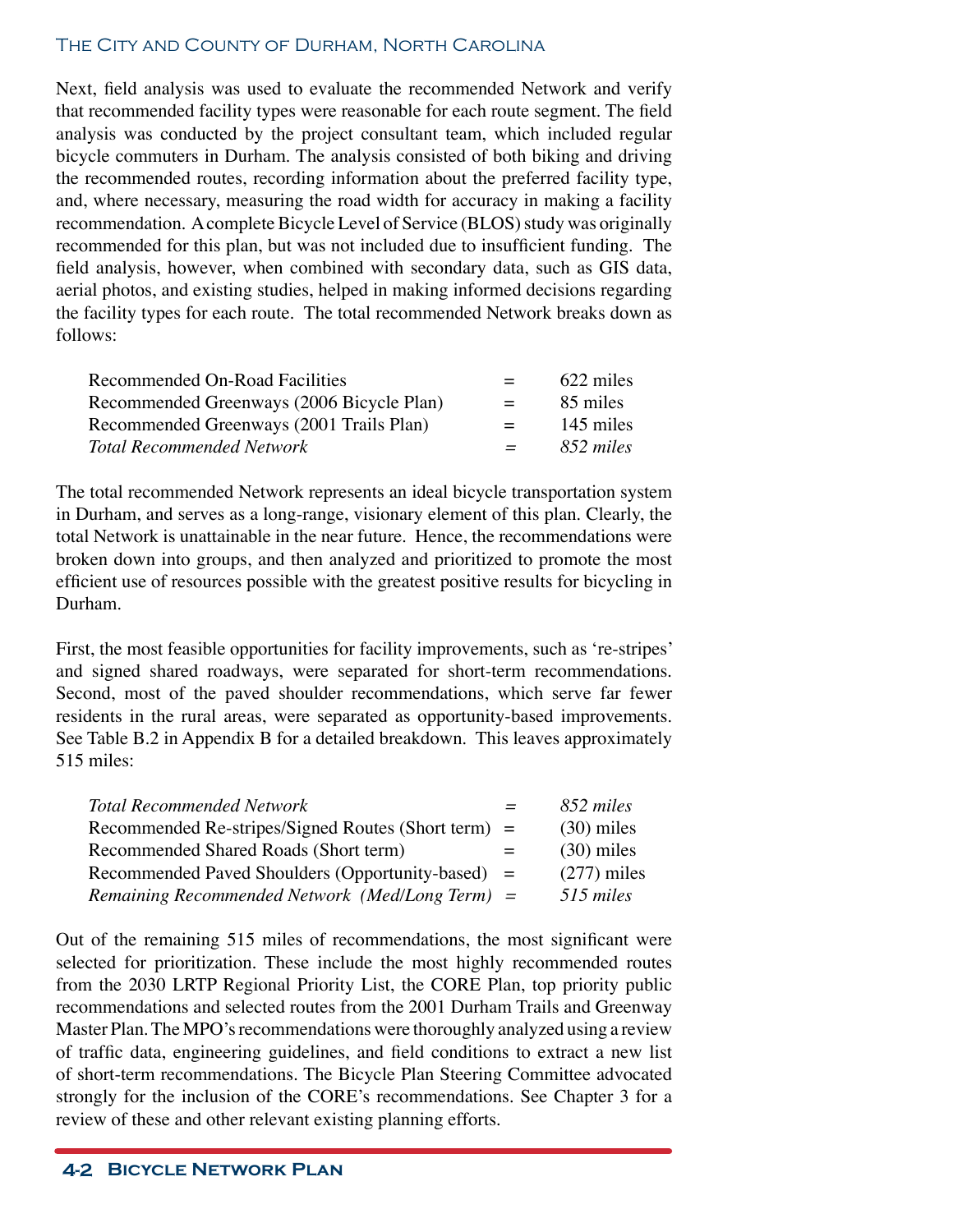For comparison's sake, some approximate mileage statistics for Durham County are included below:

| Total Miles of Roads in Durham City and County  | $=$ $-$           | $\sim$ 1842 miles |
|-------------------------------------------------|-------------------|-------------------|
| Total Miles of Roads in Durham City Limits      | $=$               | $\sim$ 1100 miles |
| Total Miles of Durham City Maintained Roads     | $=$ $-$           | $\sim 670$ miles  |
| <b>Total Miles of NCDOT Maintained Roads</b>    |                   | $\sim$ 960 miles  |
| Total Miles of "Other/Private" Maintained Roads | $\qquad \qquad -$ | $\sim$ 212 miles  |
| <b>Total Miles of Existing Bicycle Lanes</b>    |                   | $\sim 13$ miles   |

Therefore, the long term bicycle network is only 33.77% of the present day existing roadway mileage in Durham City/County. With 13.88 miles of existing bicycle lanes, presently the existing on-street bicycle network is only 0.75% of present day existing roadway mileage in Durham City/County.

# **4.3 Prioritization**

The prioritization factors used were customized for the City and County of Durham by selecting and weighting the factors according to public input, the Bicycle Plan Steering Committee suggestions, and similar criteria used in alternative transportation planning in other communities.

A complete copy of the prioritization matrix is included as Table B.1 in Appendix B. If an opportunity arises (through programmed roadway projects, land development requirements, etc.) for the completion of a recommended facility improvement, that opportunity should be taken regardless of its rank in the priority index. See Appendix E for a list of NCDOT's 2006-2012 TIP projects and the City of Durham's CIP projects that could have bicycle improvements added into the design of the project.

The prioritization criteria were grouped into four categories: Proximity to Schools; Parks, Recreation, and Points of Interest; Transportation System Integration; and, Residential/Commercial/Employment Destinations.

### *Proximity to Schools*

*Direct Access to/from a School-* Since the beginning of the planning process, safe routes to school has been a major concern. This factor gives high priority to recommended routes that provide direct access to all types of school.

*Elementary and Middle School Proximity (1 mile radius)-* In addition to the 'direct access' factor above, recommended routes that are in the proximity of schools are also given priority. A one-mile radius was used to judge proximity to elementary and middle schools.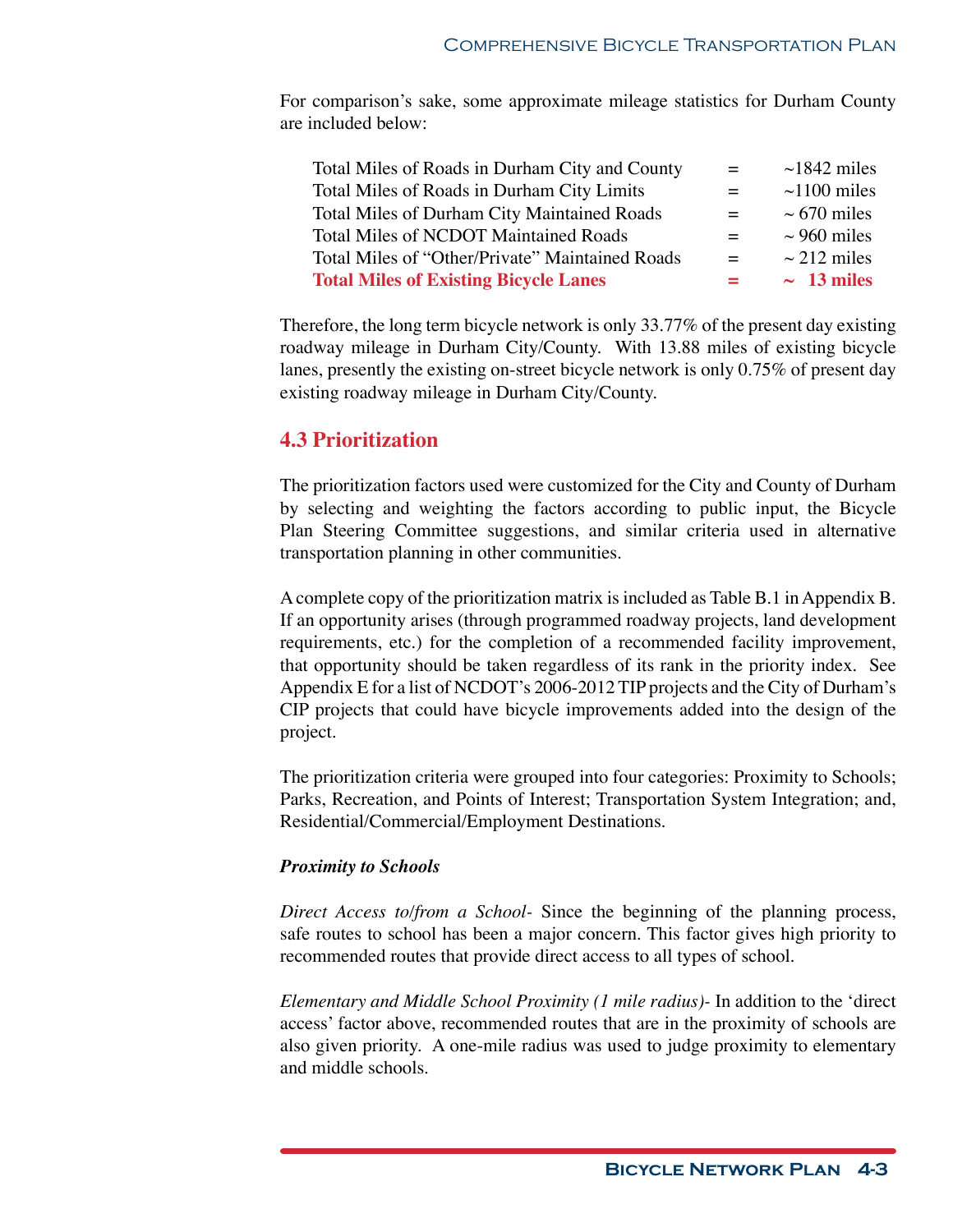*High School, College & University Proximity (2 mile radius)-* For schools populated by older students, a two-mile radius was used to take into account the likelihood of them traveling longer distances. While many students commute distances greater than two miles, a larger proximity radius for each institution would cover nearly the entire recommended network, nullifying the utility of the factor as a priority. The one- and two-mile proximity ensures that recommended routes near schools are factored into the network prioritization.

#### *Parks, Recreation, and Points of Interest*

*Direct Access to/from a Greenway–* Serving as an element of both transportation and recreation, connections to greenways are crucial to the prioritization of bicycle routes. This process factors only existing greenway facilities, and therefore should be updated as new facilities are completed.

*Direct Access to/from a Park/Recreation Center/Playground-* This factor includes over sixty City- and County-owned facilities, ranging anywhere from active recreation sites like 'tot-lots' and ball fields, to passive recreation areas, such as West Point on the Eno.

*Direct Access to/from a Point of Interest-* Points of interest include destinations such as cultural and historical sites, libraries, and museums.

#### *Transportation System Integration*

*Connectivity to Existing Bike Facilities-* Connecting new facilities to existing ones is perhaps the best way to strengthen the existing bicycle network. The existing network is currently fragmented into several bike lanes and greenways; filling the gaps, therefore takes a high priority.

*Direct Access to/from Rail Transit-* Currently this factor only includes the existing Amtrak Station in Downtown Durham. As the locations of future rail stations are confirmed, the process should be updated to reflect those changes by including 'future transit stations' as a high priority for connecting bicycle facilities.

*Integrates with DATA and TTA Bus Route Network –* Bike-Bus integration was a priority for the Bicycle Plan Steering Committee. The purpose of this factor is to give priority to those routes that intersect or parallel the DATA and TTA networks.

*Regional Connection and/or Interstate Highway Crossings-* This factor represents the recommended bicycle routes that provide links in and out of Durham County or across Interstate Highways. This factor was evident as a priority during public workshops in which participants consistently advocated for these types of connections. For more info on the public input process, see Appendix A.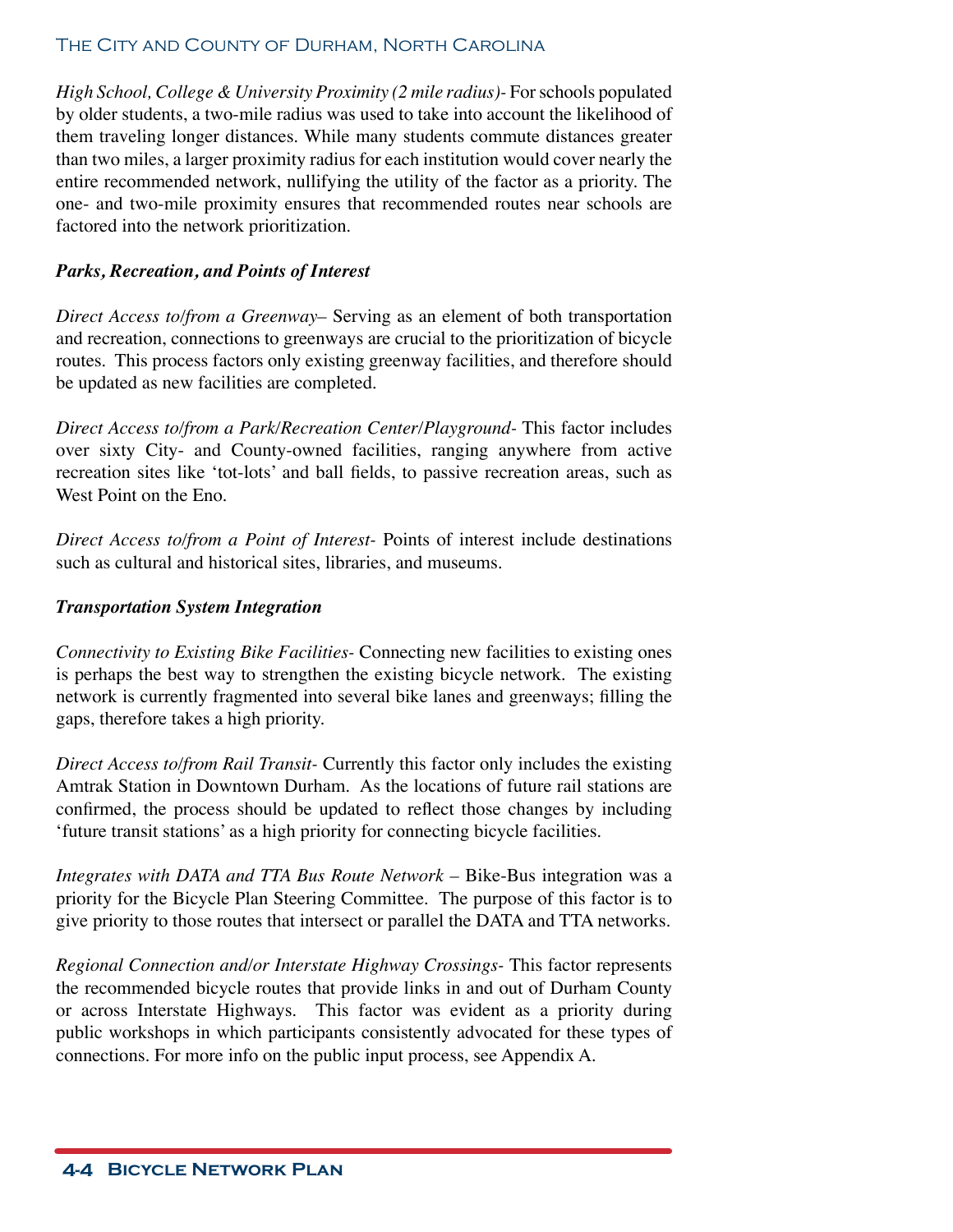*Route with a Reported Bicycle Accident-* This factor was included using information from the Durham Police GIS Crash Data. The Bicycle Plan Steering Committee questions the validity of such data since the crash-reporting methods are often inconsistent and incomplete. Therefore, this factor only received one point as weighted criteria. As reporting methods and the subsequent data improve, the weight of this factor should increase.

### *Residential/Commercial/Employment Destinations*

*Direct Access to/from Commercial Areas-* Includes Commercial Neighborhoods (CN), as defined in the Unified Development Ordinance (UDO), and the Durham GIS Shopping Layer.

*Direct Access to/from Employment Centers-* Includes the Central Business District (CBD), as defined in the UDO, Duke University, and the RTP.

*Direct Access to/from Higher Density Residential Areas-* Includes the following Residential Zoning Districts, as defined in the UDO: RS-M, RU-5, RU-5(2), RU-M, and RC.

*Direct Access to/from Mixed-Use Areas-* Includes the Mixed Use (MU) District, as defined in the UDO.

# **4.4 Recommended Bicycle Facilities**

The Bicycle Network is composed of a wide range of bicycle facilities, ranging from on-street facilities to off-street greenway trails.

### *On-Street Facilities*

On-street bicycle facilities include the following: Shared Roads/Sharrows, Edgelines, Striped Bicycle Lanes, Paved Shoulders, and Paved Sidepaths. A variety of bicycle facilities have been recommended due to the wide range of roadway conditions that exist in Durham. Please refer to Chapter 5 - Design Guidelines, for detailed descriptions and images of prescribed bicycle facilities.

### *"Rail-with-Trail"*

After development of the on-street bicycle network, work began on integrating existing and proposed off-street greenway facilities, such as the American Tobacco Trail and Third Fork Creek Greenway into the overall bicycle transportation network. Additional greenways or greenway connections were also proposed where gaps and logical connections presented themselves in order to preserve the continuity of the recommended system. Many of the new non-connection greenways recommendations were "Rail with Trail" opportunities. Durham possesses a significant network of railroad lines, that present long range corridors of opportunity for bicycle transportation facilities that could connect the area to neighboring and regional destinations. "Rail with Trail" facilities have been implemented in Chicago,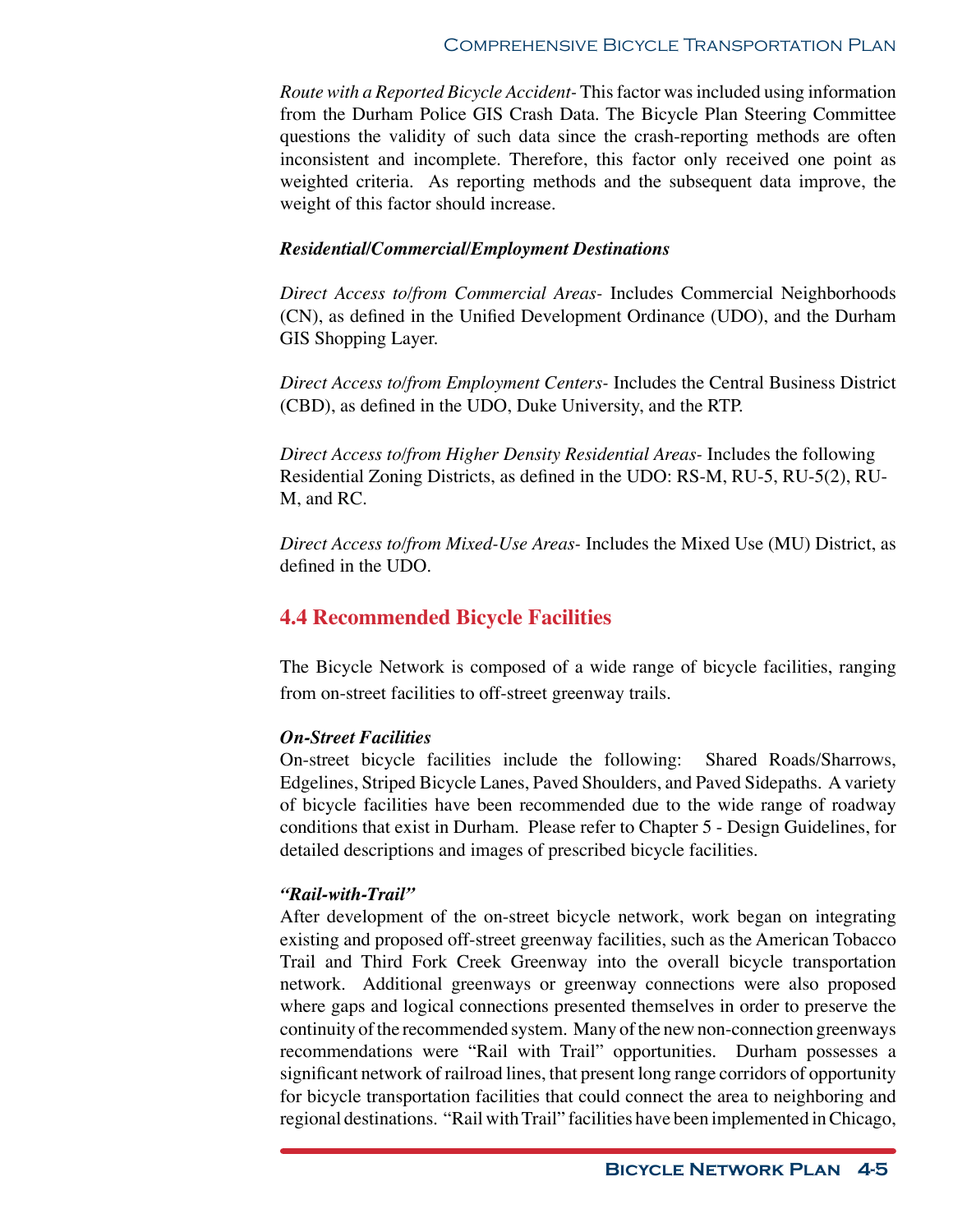Seattle, Pittsburgh, Colorado Springs, California, Wisconsin, Maine, New Jersey, Pennsylvania, Michigan, Massachusetts and many other municipalities in the US and abroad. The FHWA produced a lengthy report in 2002, titled "Rails-with-Trails: Lessons Learned" that examines the benefits, concerns and conclusions. (www.fhwa.dot.gov/environment/rectrails/rwt/toc.htm)

#### *Bicycle Stations*

A new and innovative component of the Bicycle Network is the 'bicycle station'. Three locations have been proposed for bicycle stations in Durham, with encouragement to establish additional smaller scale bicycle stations at major employment centers, and as new development occurs in the area. Bicycle Stations have been proposed at both of Durham's major college campuses, North Carolina Central University and Duke University. A large majority of college students and faculty rely on bicycles for transportation to their respective campuses, due to an ease of access, close proximity of residence to campus, a desire for alternative transportation and/or restricted automobile parking facilities on campus. Bicycle stations at each campus will aid students and faculty with issues related to bicycles, such as storage, repair, changing facilities and information. In addition to campus based bicycle stations, it is recommended that Durham create a central bicycle station in Downtown Durham. This bicycle station should be coordinated with efforts to develop the mulitmodal Durham Station transit facility (CIP# 0821-08- 77-6603). This station would be located in the heart of Durham and along the East Coast Greenway.

#### *Trail Access and Integration*

The American Tobacco Trail is an excellent asset not only to Durham, but to the region. This marque greenway trail in Durham is a component of the East Coast Greenway, a 2,950 mile corridor that extends from Maine to the Florida Keys. Completed portions of the American Tobacco Trail are utilized and enjoyed by bicyclists of all abilities from children to commuters and by closing existing gaps in the trail and improving access to this facility can and will reach even more users. Presently the American Tobacco Trail is separated by a significant gap between NC 54 and Massey Chapel Road. This gap contains numerous obstacles to safe bicycle travel, such as I-40, expansive suburban development in the Southpoint area and high traffic roadways. Paved portions of the trail extend north from NC 54 to Morehead Avenue, while an unpaved portion of the trail extends from Massey Chapel Road south to the Chatham County Line. Emphasis should be placed on completing the connection between these two sections, including the proposed bicycle/pedestrian bridge over I-40. Access points to the American Tobacco trail are often limited along certain portions of the trail. In order to better integrate the American Tobacco Trail with the on-street bicycle network, access point should be constructed at points such as Lakewood Avenue, Roxboro Street, in addition to establishing smaller neighborhood accessways illustrated in Chapter 5 - Design Guidelines.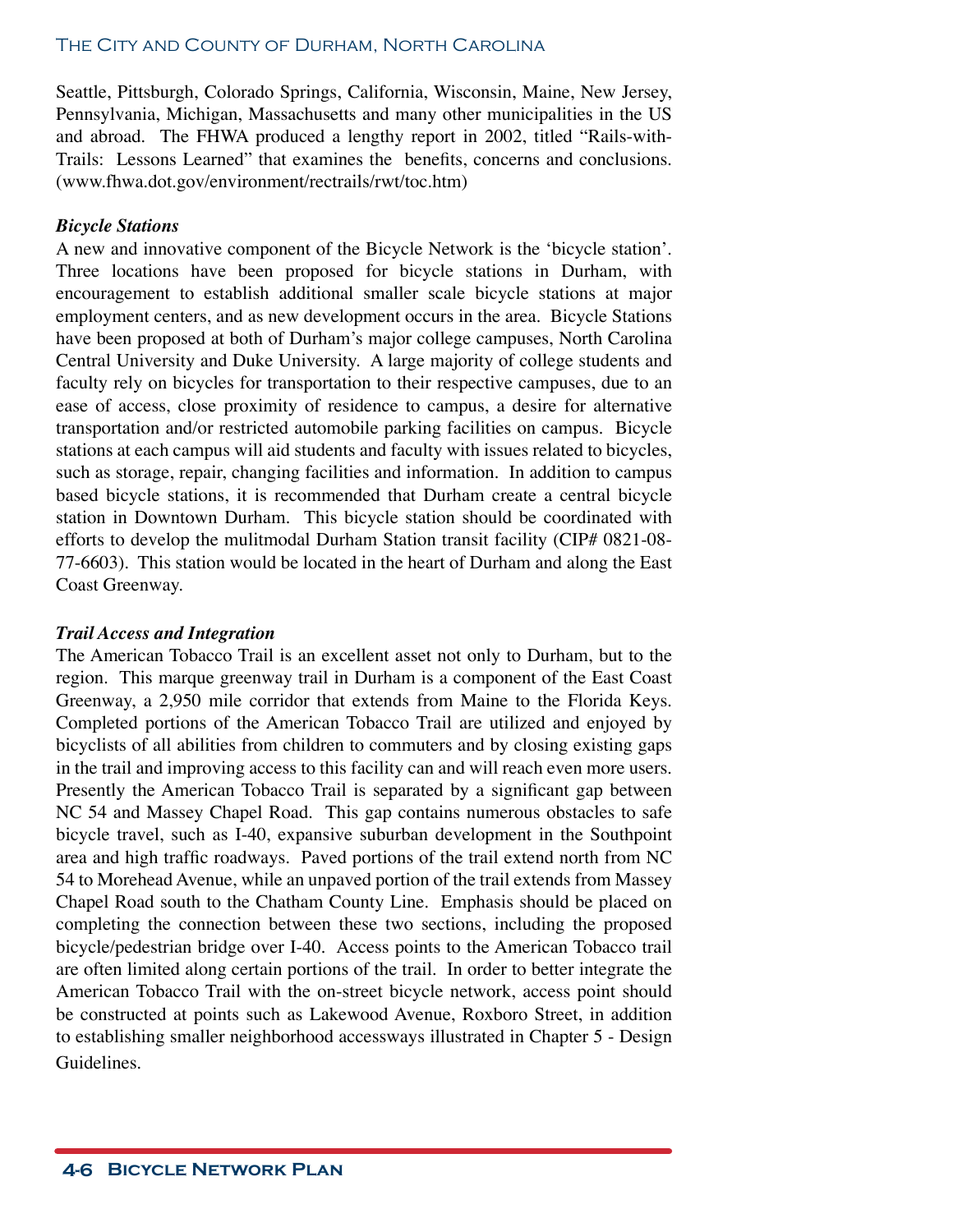#### *Sharrows*

An innovative solution for incorporating and implementing bicycle facilities in Durham, is to use a relatively new facility called the sharrow or more widely know as a shared roadway. A sharrow is a roadway that is too narrow to incorporate a striped bicycle lane and generally has lower motorized vehicle traffic and speed. Sharrows are designated by a bicycle and arrow symbol painted on the roadway, alerting motorists that cyclists frequent this route. Additionally it illustrates to bicyclists the proper direction for bicycle travel on the roadway and encourage rules of the road to be followed. More details on placement and use of sharrows is explained in Chapter 5 - Design Guidelines.

Cities, such as Denver, San Francisco and Portland were have been using sharrows for some time now. Los Angeles recently conducted a survey to identify and evaluate roads suitable for placing sharrows (http://www.labikecoalition.org/surveys/lacbc\_ sharrows\_survey.html). The MUTCD does not yet formally recognize the sharrow, however it is under review. It is recommended that Durham initiate a pilot project by implementing sharrows on local, city owned roads to demonstrate to NCDOT the validity and usefulness of this facility. Recommended locations for sharrow pilot projects are Blackwell Street (see Figures 4.5 and 4.6), Markham Avenue, and Main Street inside the Downtown Loop.

### *(The following pages, 4-8 to 4-13, show what some of the recommended facilities would look like if implemented in Durham)*

#### **4.5 Short Term Bicycle Network**

The Short Term Bicycle Network refers to Durham's complete network, once all Phase One projects and signed route projects are implemented. The Phase One projects are listed in Figure 4.7 and are shown in Figure 4.8 (on pages 4-14 and 4- 15). These projects are comprised of roadways that are wide enough to accommodate striped bicycle lanes in their current form. Next, Map 4.1 illustrates the complete Short Term Bicycle Network, with Phase One, signed routes, and existing facilities included.

#### **4.6 Long Range Bicycle Network**

The Long Range Bicycle Network refers to Durham's complete network, once *all* project phases are implemented. A comprehensive project list, with all phases included, is provided in Appendix B, Table B.2. The Long Range Bicycle Network, with all projects included, is divided into six sub-section maps for legibility purposes (Maps 4.3 - 4.8). Map 4.2 is provided as an 'inset guide' to the six sub-section maps.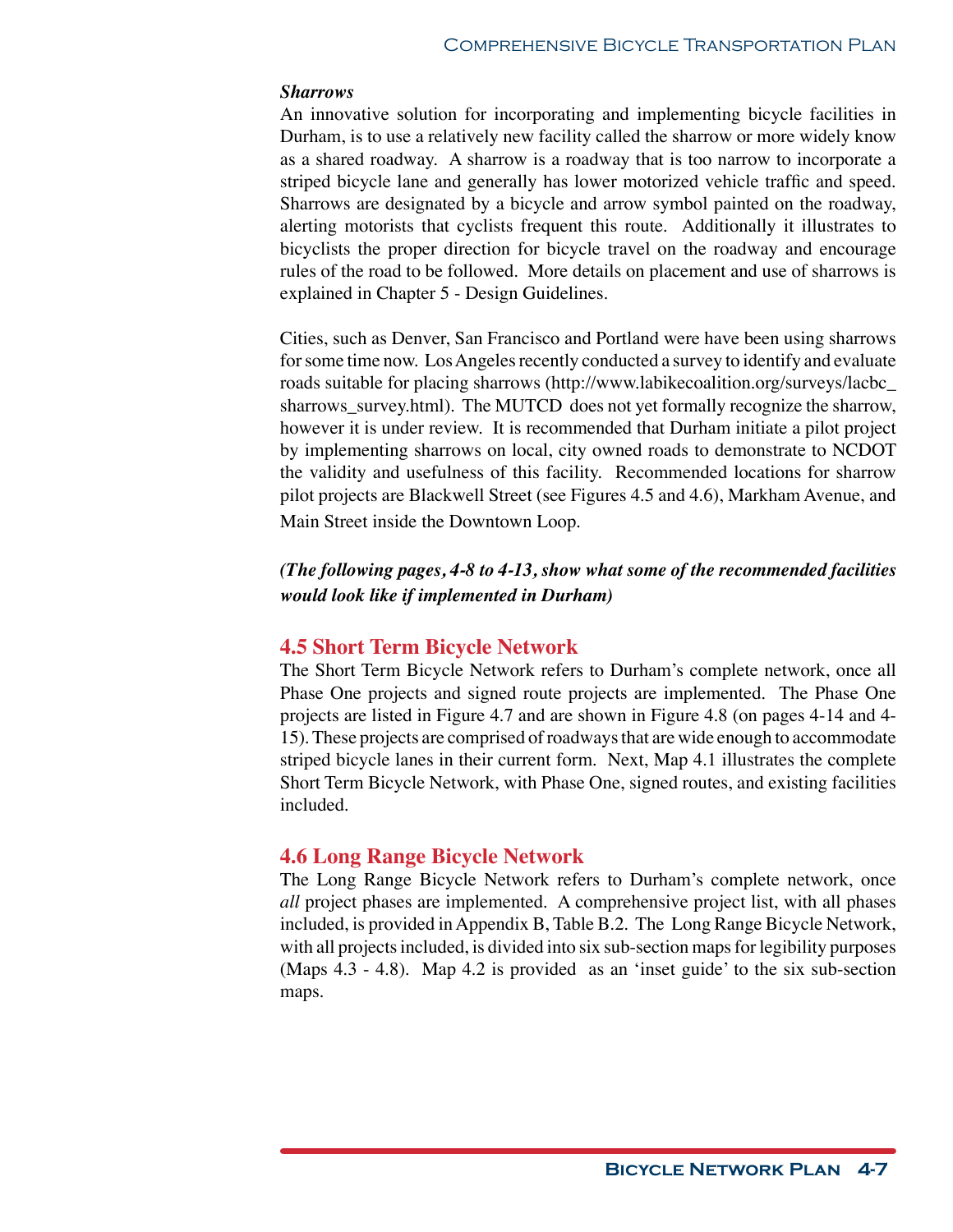# **Existing Conditions on Blackwell Street**



*Figure 4.5 - Blackwell Street*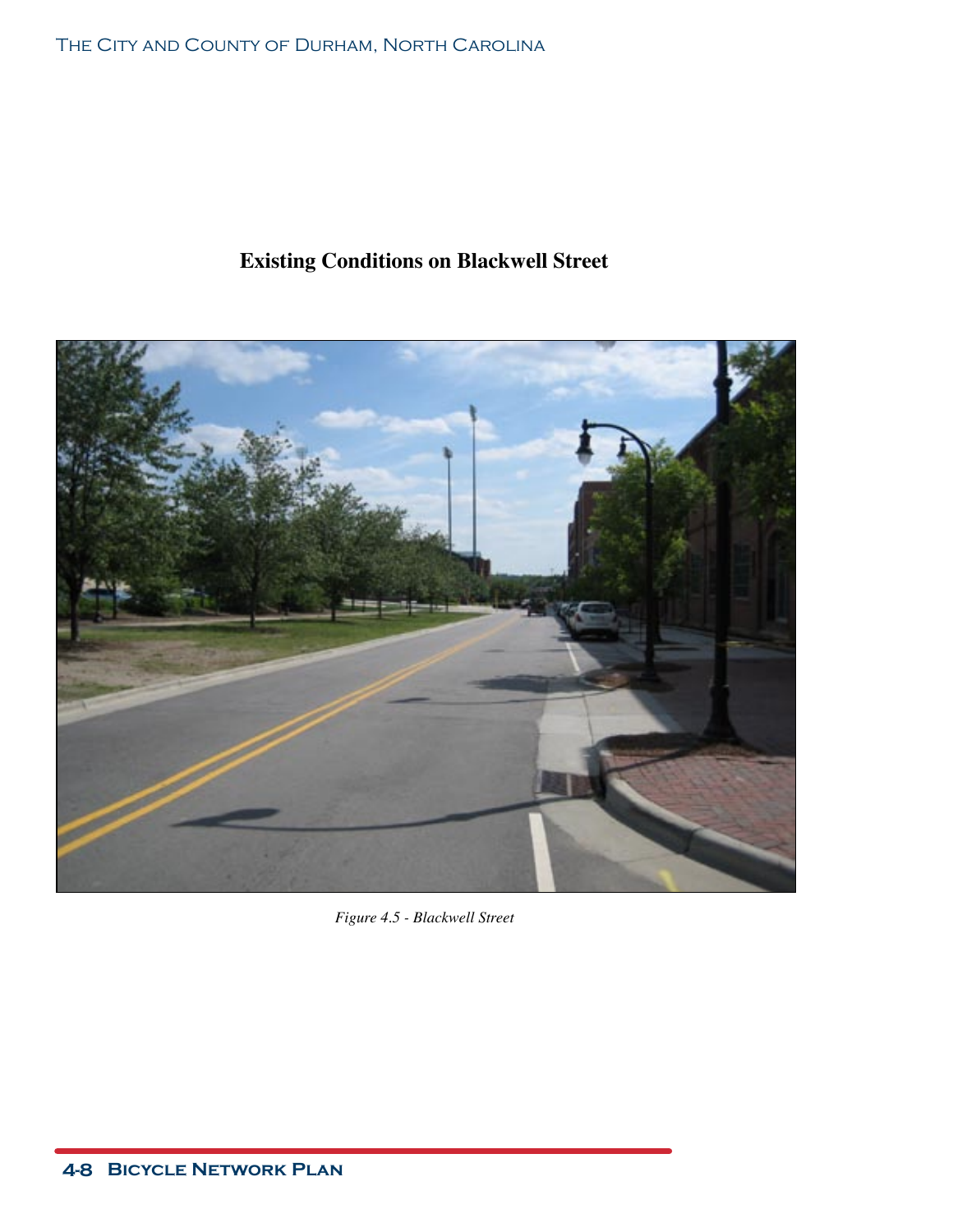# **Introduction of Sharrow**



*Figure 4.6 - Blackwell Street*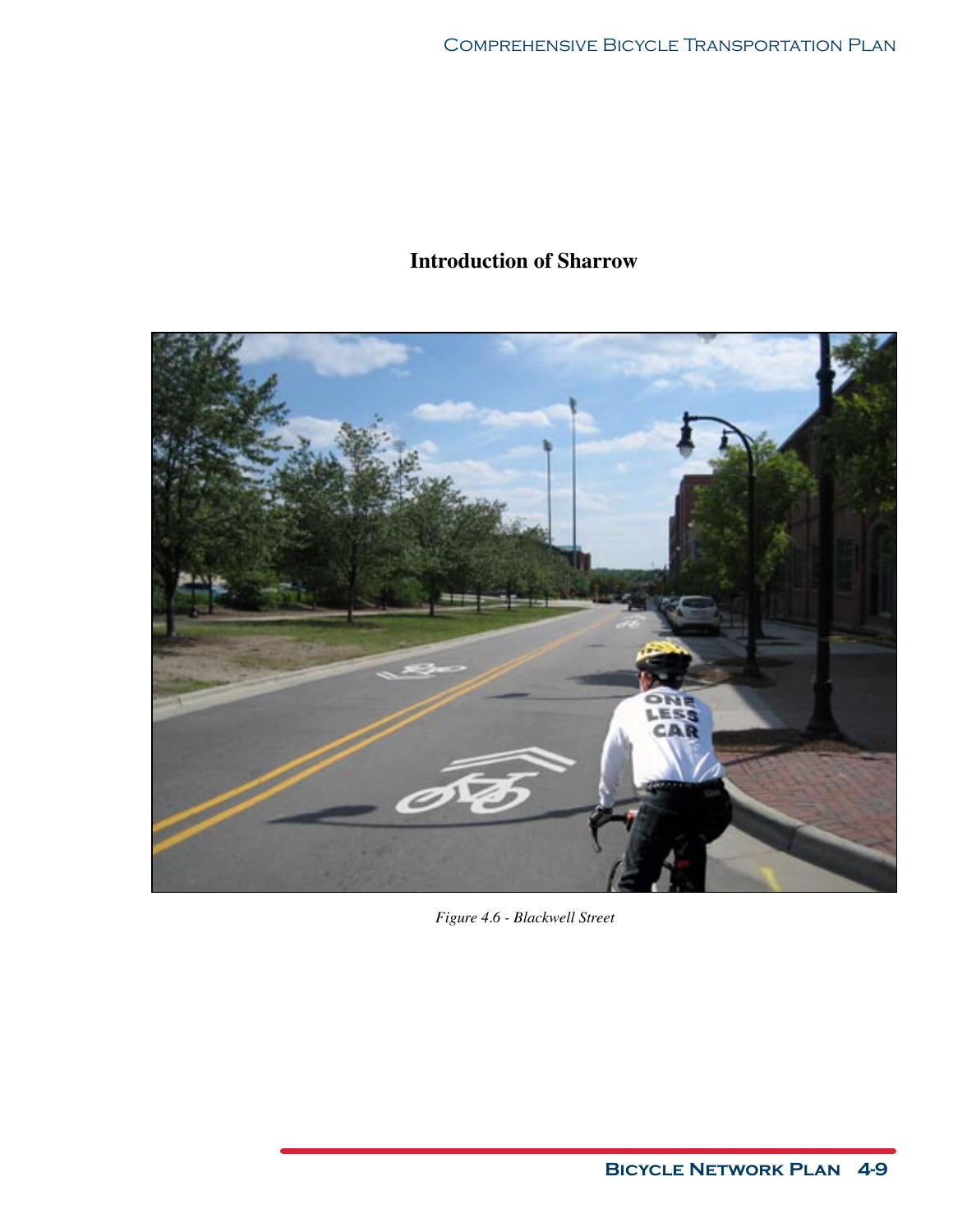# **Existing Conditions in Downtown Durham**



*Figure 4.1 - West Morgan Street*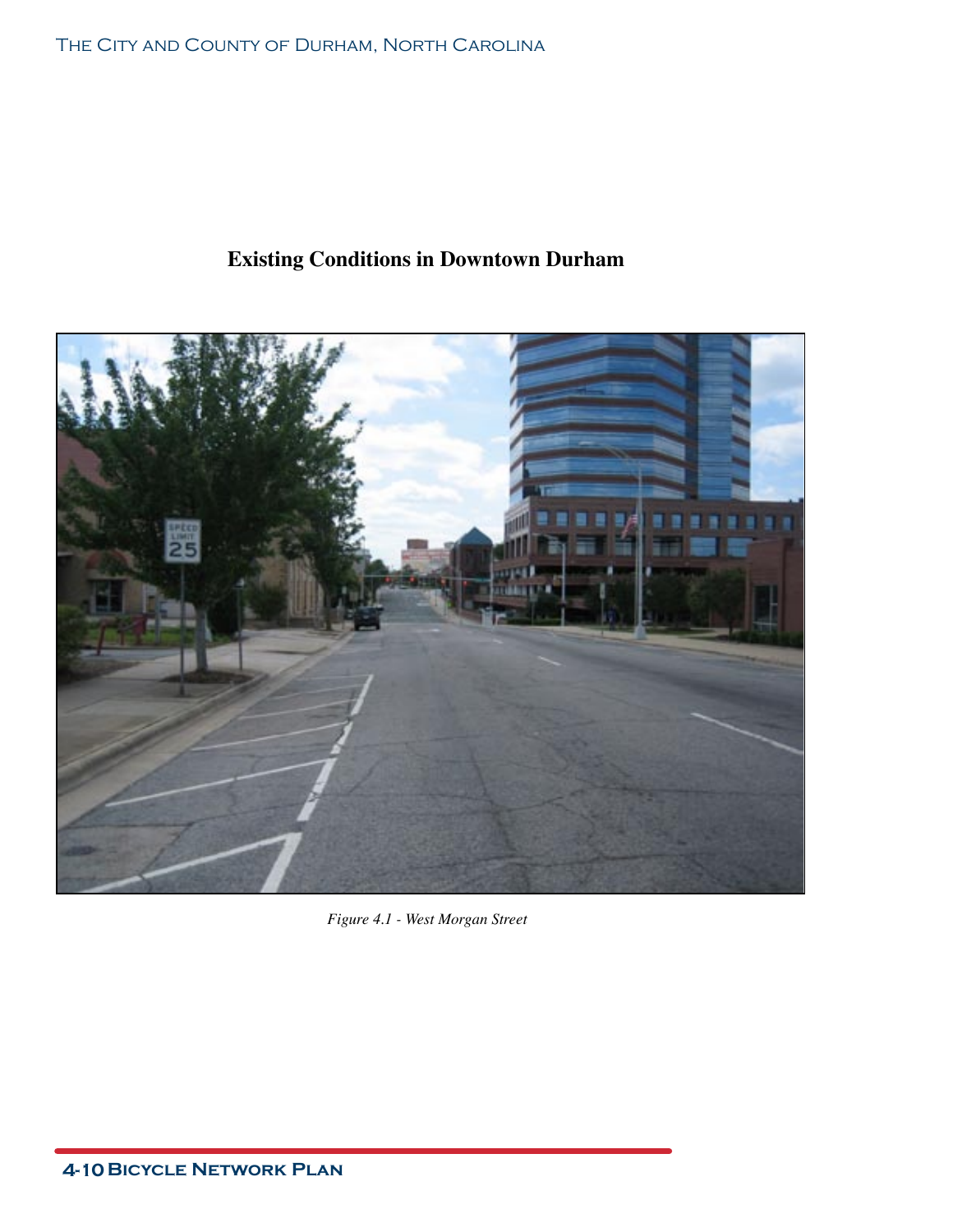# **Introduction of Striped Bicycle Lane**



*Figure 4.2 - West Morgan Street*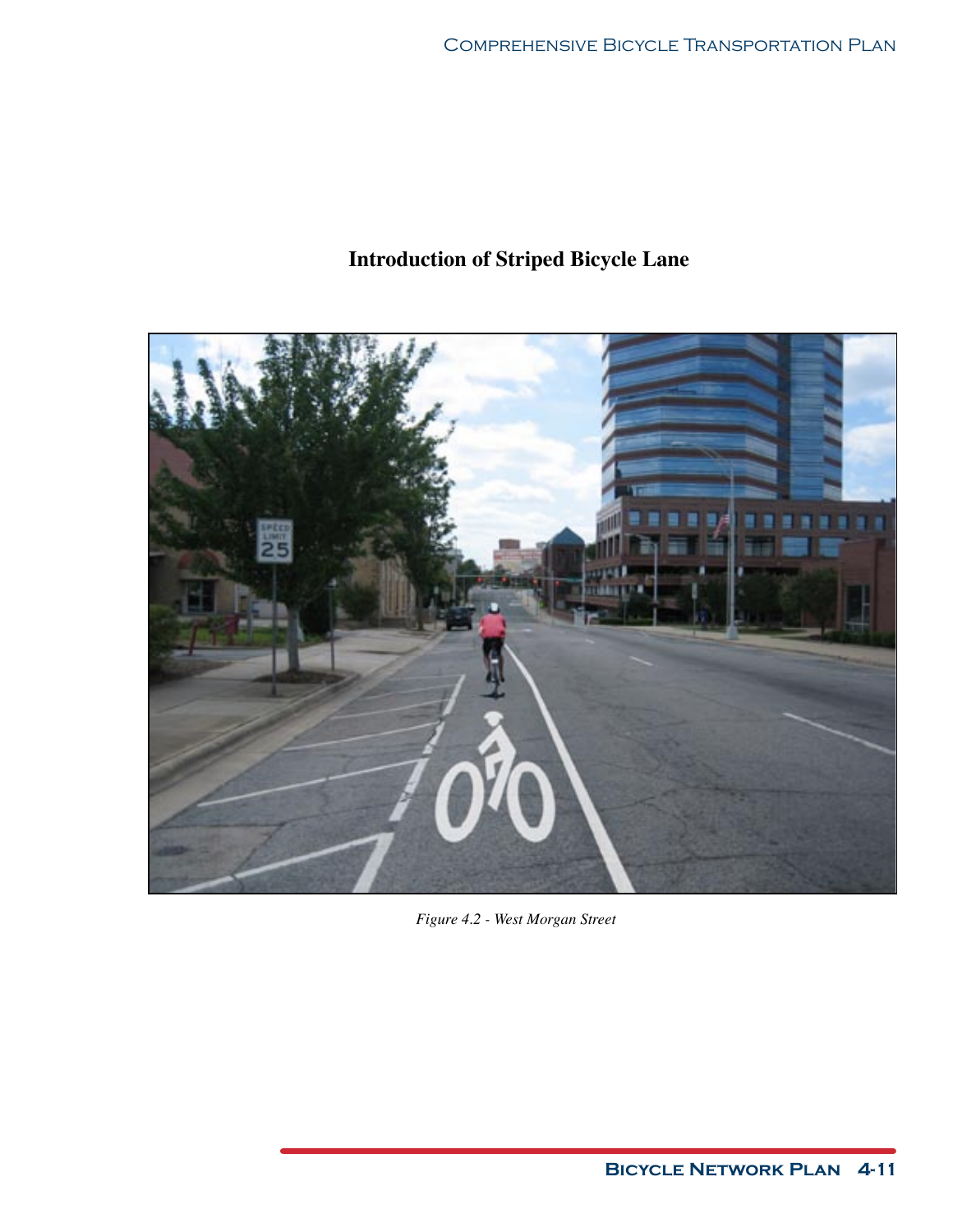# **Existing Conditions on East Main Street**



*Figure 4.3 - East Main Street*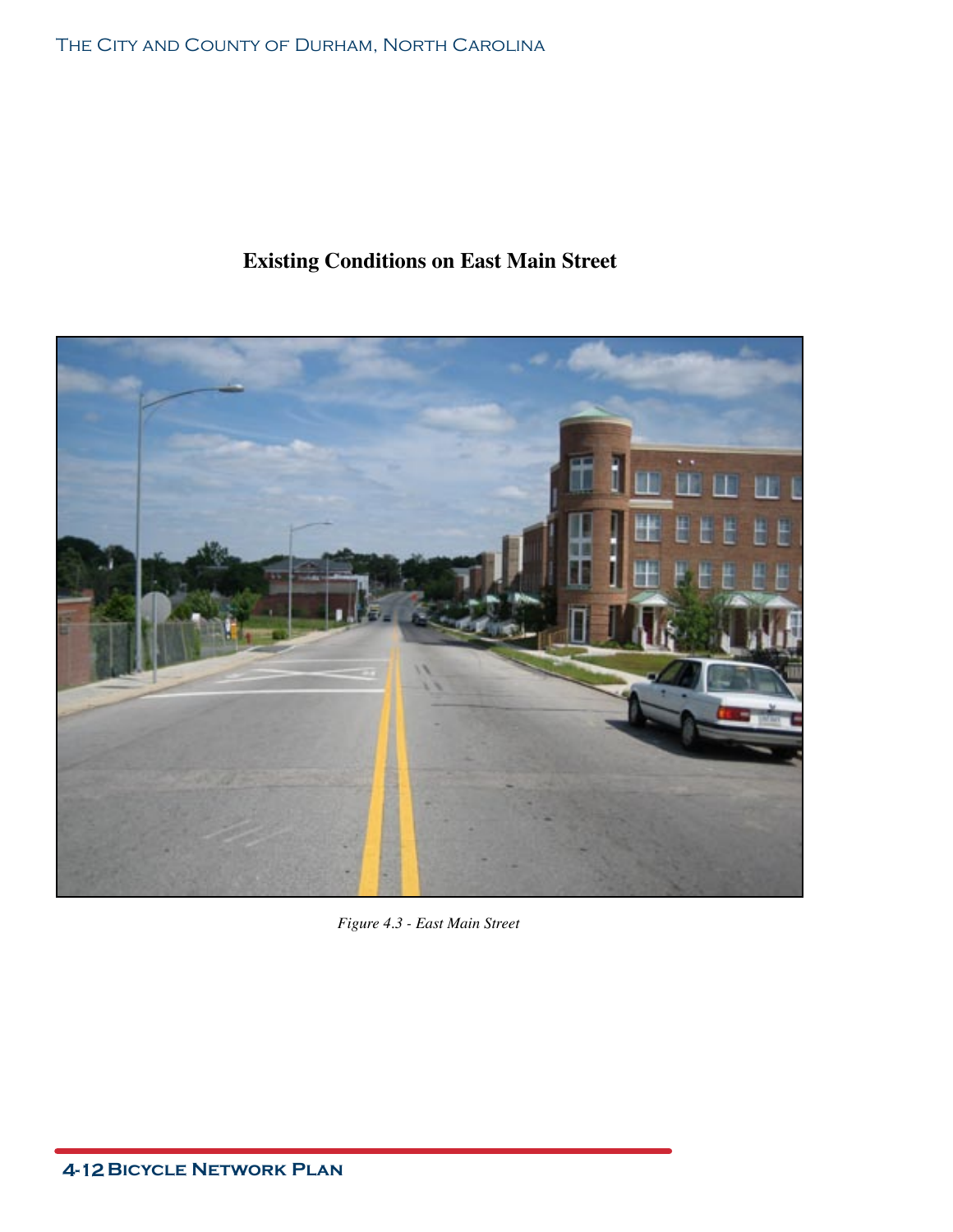# **Introduction of Striped Bicycle Lane**



*Figure 4.4 - East Main Street*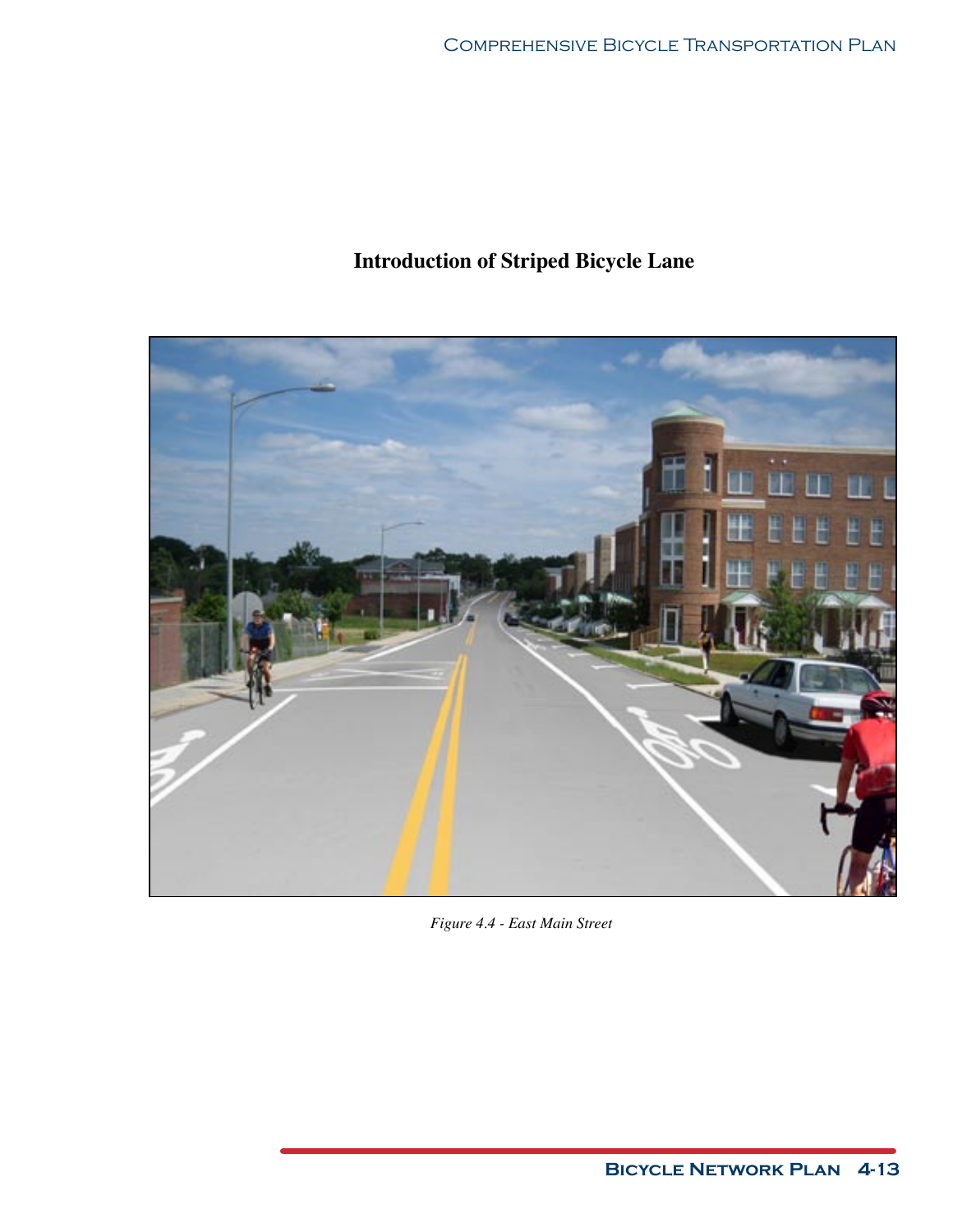**Phase One Project List** (see the complete project list with phasing in Table B.2)

| $\#$           | <b>Project Name</b>        | From                      | To                         |
|----------------|----------------------------|---------------------------|----------------------------|
| $\mathbf{1}$   | <b>Anderson Street</b>     | Chapel Hill Road          | Duke University Road       |
| $\overline{2}$ | <b>Broad Street</b>        | <b>Guess Road</b>         | <b>Stadium Drive</b>       |
| 3              | <b>Broad Street</b>        | <b>Main Street</b>        | <b>Guess Road</b>          |
| $\overline{4}$ | Chapel Hill Road           | <b>Chapel Hill Street</b> | <b>Ward Street</b>         |
| 5              | Chapel Hill Road           | Ward Street               | Cornwallis Road            |
| 6              | <b>Chapel Hill Street</b>  | Downtown Loop             | Duke University Road       |
| 7              | Cornwallis Road            | Roxboro Road              | Fayetteville Street        |
| 8              | <b>Elizabeth Street</b>    | <b>Main Street</b>        | <b>Geer Street</b>         |
| 9              | Fayetteville Street        | Main Street               | <b>Lawson Street</b>       |
| 10             | <b>Fayetteville Street</b> | <b>Lawson Street</b>      | Cornwallis Road            |
| 11             | Fayetteville Street        | W. Cornwallis Road        | E. Cornwallis Road         |
| 12             | <b>Foster Street</b>       | <b>Morgan Street</b>      | <b>Washington Street</b>   |
| 13             | Hillsborough Road          | <b>Fifteenth Street</b>   | Ninth Street               |
| 14             | <b>Lawson Street</b>       | Roxboro Road              | <b>Fayetteville Street</b> |
| 15             | Leon Street                | <b>Broad Street</b>       | <b>Duke Street</b>         |
| 16             | <b>Liberty Street</b>      | Roxboro Road              | <b>Alston Avenue</b>       |
| 17             | Main Street                | Hillsborough Road         | Ninth Street               |
| 18             | <b>Main Street</b>         | <b>Ninth Street</b>       | <b>Buchanan Boulevard</b>  |
| 19             | Main Street                | <b>Buchanan Boulevard</b> | Corcoran Street            |
| 20             | <b>Main Street</b>         | <b>Corcoran Street</b>    | <b>Fayetteville Street</b> |
| 21             | Main Street                | Fayetteville Street       | <b>Driver Street</b>       |
| 22             | <b>Main Street</b>         | <b>Driver Street</b>      | Miami Boulevard            |
| 23             | Morehead Avenue            | <b>Blackwell Street</b>   | Kent Street                |
| 24             | Morehead Avenue            | <b>Kent Street</b>        | <b>Anderson Street</b>     |
| 25             | Roxboro Road               | <b>Lawson Street</b>      | Cornwallis Road            |
| 26             | <b>Stadium Drive</b>       | Horton Road               | <b>Carver Street</b>       |
| 27             | <b>Stadium Drive</b>       | <b>Carver Street</b>      | Olympic Avenue             |
| 28             | <b>Summit Street</b>       | University Drive          | Roxboro Road               |
| 29             | Swift Avenue               | Duke University Drive     | Main Street                |
| 30             | <b>University Drive</b>    | <b>Cornwallis Road</b>    | <b>Summit Street</b>       |
| 31             | University Drive           | <b>Summit Street</b>      | Forest Hills Boulevard     |
| 32             | <b>Washington Street</b>   | Leon Street               | Markham Avenue             |
| 33             | <b>Washington Street</b>   | Markham Avenue            | Morris Street              |
| 34             | Downtown Loop              | <b>Start</b>              | Finish                     |

*Figures 4.7 and 4.8 - Phase One Projects in alphabetical order (See Appendix D for Details and Cut Sheets)*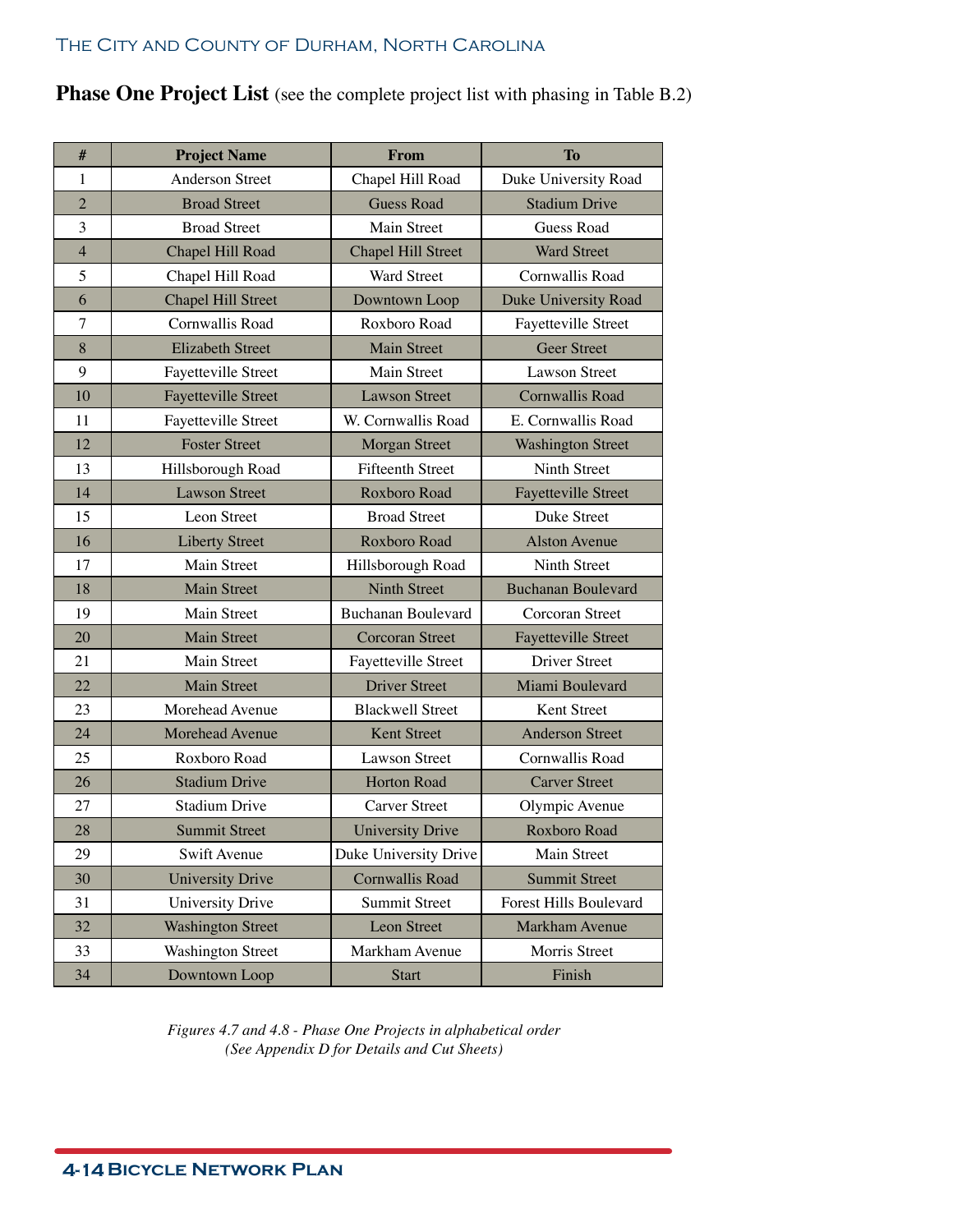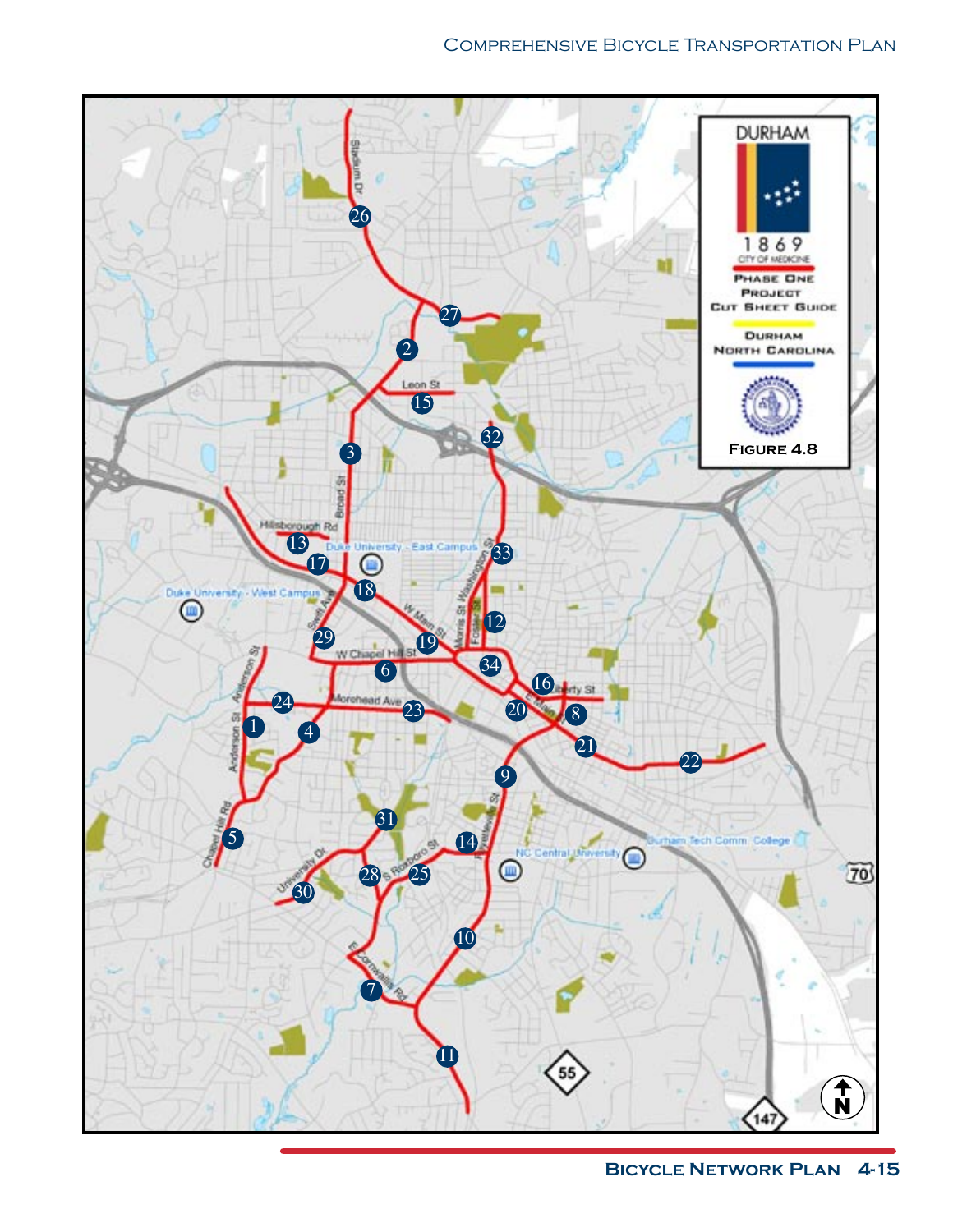This Page Intentionally Left Blank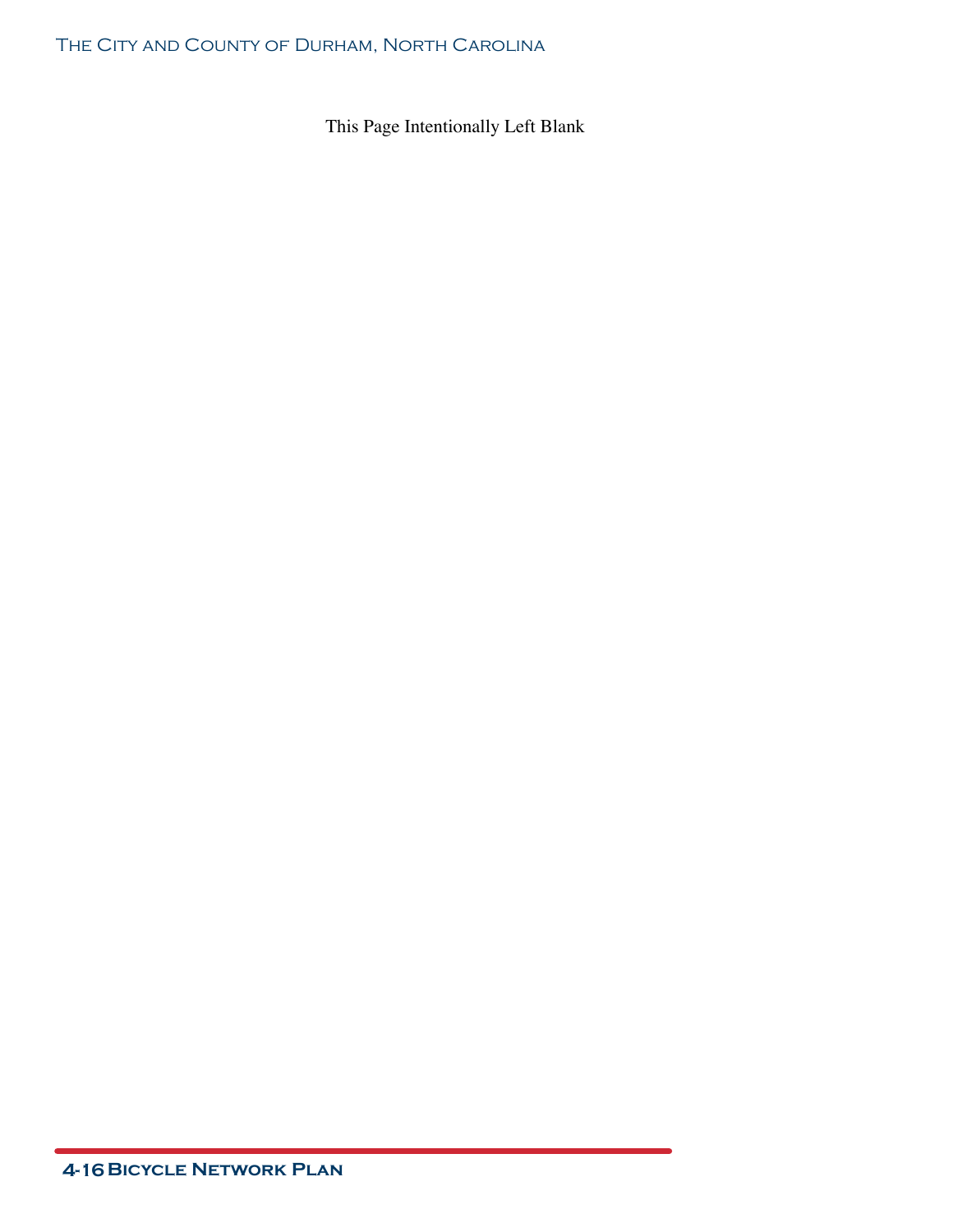